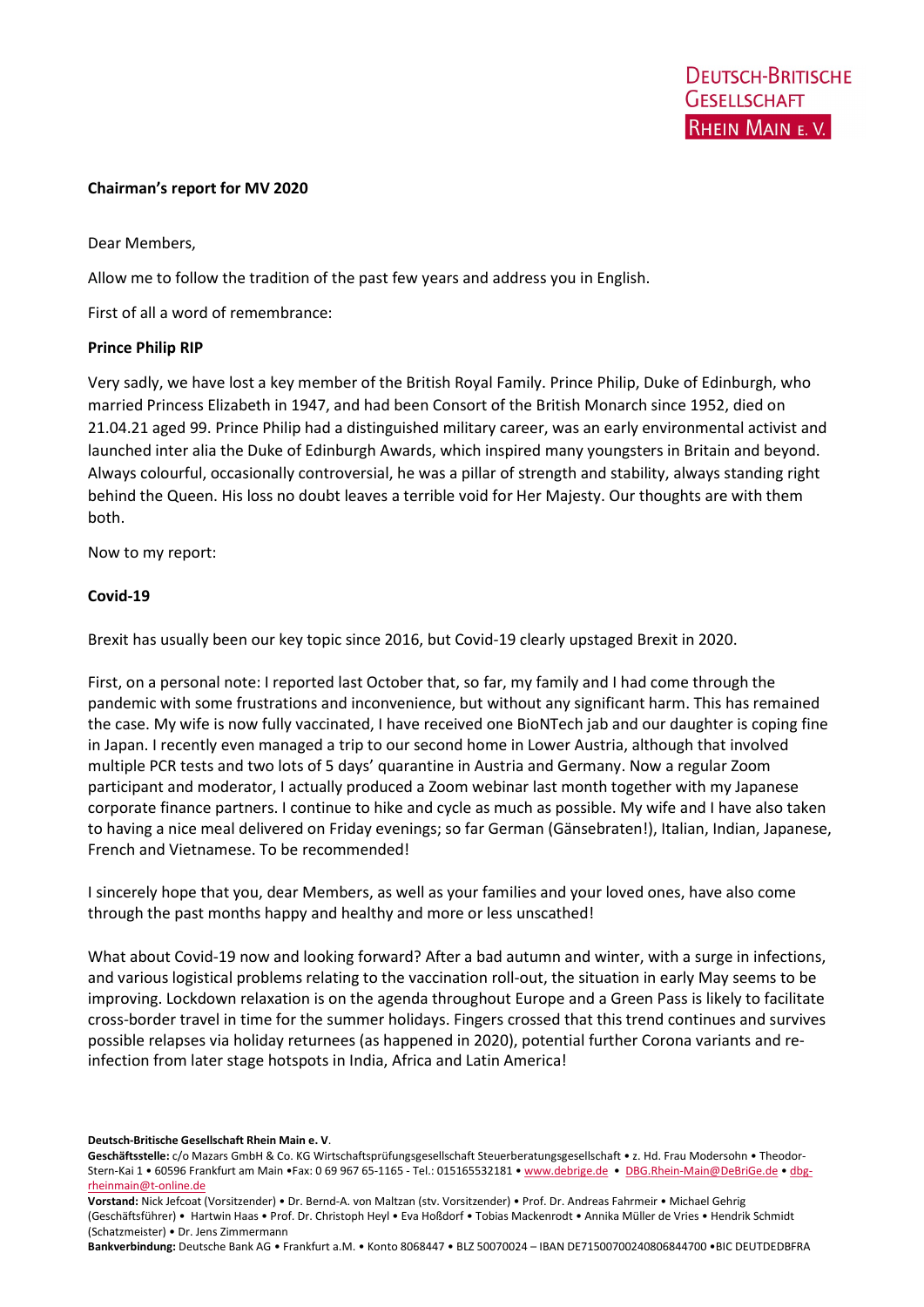As for the Deutsch-Britische Gesellschaft Rhein-Main e.V. last year, the pandemic primarily affected our events calendar. We managed only one of many scheduled physical events: a fascinating lecture in February by Prof. Rüdiger Görner on "Über das Europäische in der Romantik". Later we switched to online events, starting with "German-British relations after Corona" in early June, continuing with regular inspiring talks and ending in December with a wonderful reading by our Members Dr. Jo and Alison Rippier. Overall, the DBG R-M has thus far emerged intact, arguably even strengthened: membership has grown somewhat, our financial situation remains solid and we have launched a full schedule of exciting events in 2021. We hope to be in a position to revert partly to physical events at some stage in the second half of this year.

# Two words of thanks

In all of this your Managing Director, Michael Gehrig, has played a vital role. Not only has he identified and attracted most of our speakers, but he has also organised our Zoom set-up and proved a very skilled and effective Zoom moderator. Thank you, Michael!

A word of thanks also to Renate von Metzler, our former Deputy Chair, who recently celebrated her 80th birthday. Renate resigned from the Board in 2019 but has remained a strong supporter of the DBG, especially Rhein-Main, as well as a good link to the Goethe-Universität, Frankfurt. Renate continues to provide thoughtful and generous help, especially in support of our efforts to win new young Members.

## Brexit

With a substantial majority in Parliament, Boris Johnson pursued a hard line on Brexit throughout 2020. The EU, in the eyes of many Britons, remained stiff and inflexible. This led to a stalemate in negotiations on a possible Free Trade Agreement (″FTA") until December. The key issues were:

- The ″level playing field", including workers' rights, environmental regulations and state aid;
- Fisheries, an issue of minor economic but major emotional importance for both sides;
- Governance, including the overall structure of any deal, and the tricky issue of possible ongoing European Court of Justice powers in the UK after 31.12.20; and
- Last but not least, the even trickier issue as to how the UK proposed to avoid closing the land border between Northern Ireland and the Republic of Ireland, which was further massively complicated by the UK's Internal Market Bill regarding the status of Northern Ireland post-Brexit.

Quite late on Christmas Eve Boris Johnson made a theatrical announcement that a FTA had been signed, to complement the existing Withdrawal Agreement. He offered the 1,246 page agreement as ″nice Christmas reading for all of you"(!).

Before the end of the Transition Period on 31.12.20 we had a foretaste of how bad post-Brexit chaos might be. This was when a surge in Corona infections in southern England (the dreaded "British variant") caused the EU to close its borders with the UK in mid-December, leading to huge lorry tailbacks, especially on the UK side. Fortunately, in the event, extreme chaos was averted by the eventual signing of the FTA and the fact that cross-border traders had stockpiled substantially ahead of year-end.

Deutsch-Britische Gesellschaft Rhein Main e. V.

Geschäftsstelle: c/o Mazars GmbH & Co. KG Wirtschaftsprüfungsgesellschaft Steuerberatungsgesellschaft • z. Hd. Frau Modersohn • Theodor-Stern-Kai 1 • 60596 Frankfurt am Main •Fax: 0 69 967 65-1165 - Tel.: 015165532181 • www.debrige.de • DBG.Rhein-Main@DeBriGe.de • dbgrheinmain@t-online.de

Vorstand: Nick Jefcoat (Vorsitzender) • Dr. Bernd-A. von Maltzan (stv. Vorsitzender) • Prof. Dr. Andreas Fahrmeir • Michael Gehrig (Geschäftsführer) • Hartwin Haas • Prof. Dr. Christoph Heyl • Eva Hoßdorf • Tobias Mackenrodt • Annika Müller de Vries • Hendrik Schmidt (Schatzmeister) • Dr. Jens Zimmermann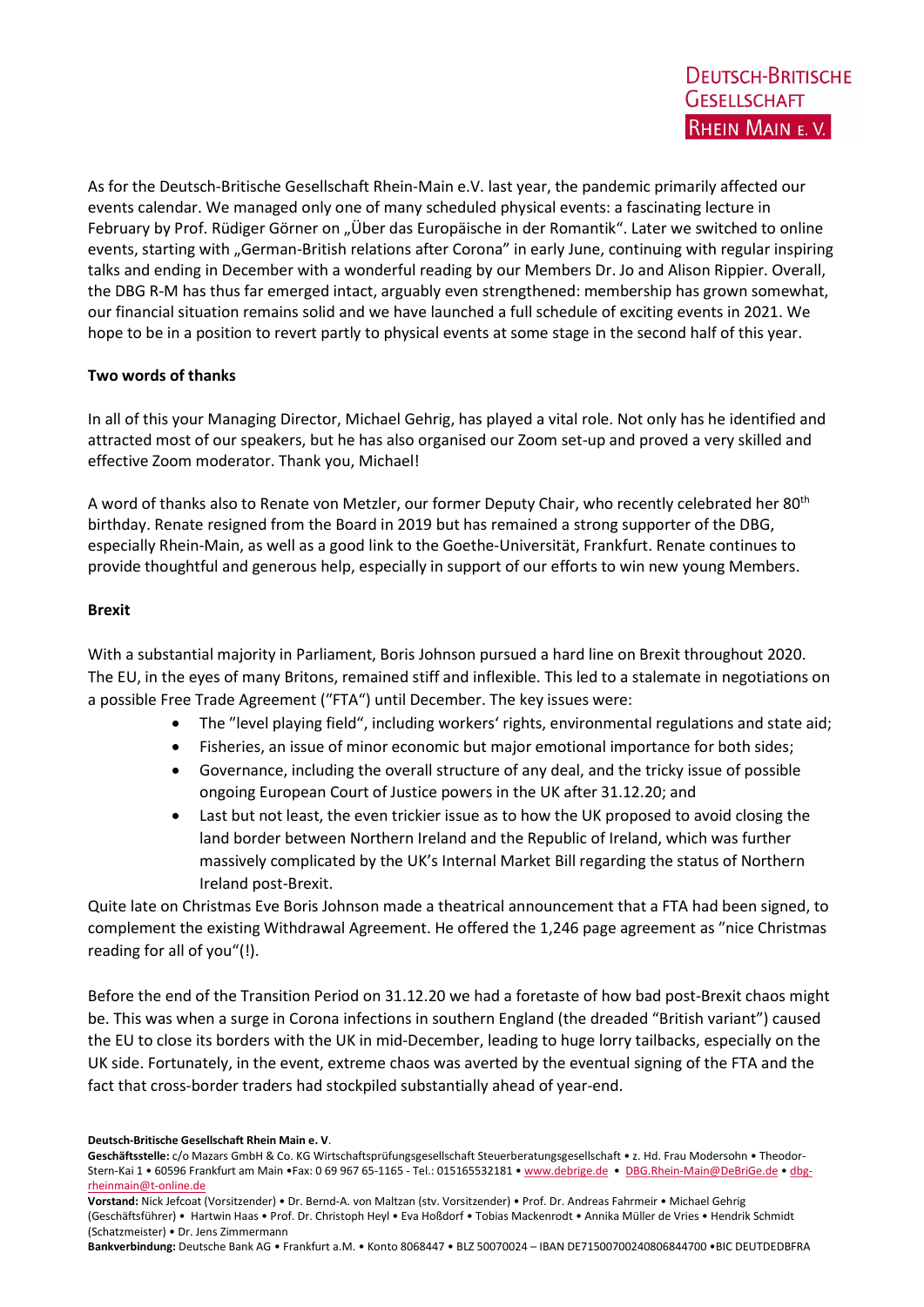That said, British exports to the EU since the start of the year (esp. dairy products, seafood and whisky) have been very weak despite the FTA. Customs documentation, product certificates and additional VAT have put a brake on business. British SMEs have been particularly hard hit. EU exports to Britain have held up better, partly because the UK will not introduce its own trade restrictions until July. Overall UK-EU trade volumes sank substantially in January, recovering somewhat in February/March.

Financial Services were intentionally omitted from the FTA. This sector was due to be settled by 31.03.21, in a separate agreement prospectively involving ″equivalence" of financial sector regulation on both sides of the Channel. However, related talks appear to have stalled….

Although the London City remains a huge and strong financial centre, some business has already been lost to the EU. Amsterdam has won market share in international equities trading; both Frankfurt and Paris have improved their position in derivatives trading; Frankfurt has also attracted banking assets and jobs from London and is now, for the first time ever, one of the Global Top 10 Financial Centres. London is reacting in several ways, including aggressive build-out of its already substantial start-up business.

Brexit has also negatively impacted many other areas including Education, Culture, Tourism and Sport. Britain's exit from the Erasmus Programme is massively complicating school and university exchange activities. New visa arrangements for longer UK-EU stays are restricting cross-Channel travel by orchestras, bands, theatre groups and sports teams. Lapsed recognition of various professional qualifications is also proving problematic for e.g. British architects.

Despite all these problems Britain is riding quite high at the moment. After a horrific year in 2020 Britain seems to have done a better job than the EU on Covid-19 vaccination, and is now relaxing restrictions faster than the EU. Britain led the Security Council this February. A G7 foreign ministers meeting is currently taking place in London, chaired by Britain. The G7 leaders summit in Cornwall next month will also be chaired by Britain. As will COP 26, the big global climate conference, in Glasgow in November.

This is music to the ears of the Brexiteers and others who like the concept of "Global Britain". Britain has indeed been making progress in its trade talks with ex-Commonwealth countries and e.g. Japan. However, such (distant) deals seem likely to replace only a fraction of the trade which Britain stands to lose with its nearest and biggest partner, the EU, as a result of Brexit. Whereas relations with most of the new partners are cordial, the dialogue between Britain and the EU remains frosty. Besides the ongoing huge problem area of Northern Ireland, we now also have British gunboat diplomacy and French industrial sanction threats around fishing rights post-Brexit in Channel Island waters!

Leading economists are forecasting quite a buoyant recovery in the UK, as against a slow, weak recovery in the EU. And Boris Johnson is in any case fortunate that it is practically impossible to disentangle the respective negative economic impacts of Brexit and Covid-19.

Looking forward, however, the Tory ″sleaze and cronyism" chapter is not yet closed (i.e. questionable financing for the refurbishment of Boris Johnson's flat, ex-PM Cameron's involvement in the embarrassing Greensill bankruptcy etc.) In addition, the jury is out in terms of the local elections in England and Wales this week, which may or may not see the Tories consolidate their position beyond the Red Wall in northern England (where Labour suffered such painful losses in the 2019 general election). And SNP leader Nicola

Deutsch-Britische Gesellschaft Rhein Main e. V.

Geschäftsstelle: c/o Mazars GmbH & Co. KG Wirtschaftsprüfungsgesellschaft Steuerberatungsgesellschaft • z. Hd. Frau Modersohn • Theodor-Stern-Kai 1 • 60596 Frankfurt am Main •Fax: 0 69 967 65-1165 - Tel.: 015165532181 • www.debrige.de • DBG.Rhein-Main@DeBriGe.de • dbgrheinmain@t-online.de

Vorstand: Nick Jefcoat (Vorsitzender) • Dr. Bernd-A. von Maltzan (stv. Vorsitzender) • Prof. Dr. Andreas Fahrmeir • Michael Gehrig (Geschäftsführer) • Hartwin Haas • Prof. Dr. Christoph Heyl • Eva Hoßdorf • Tobias Mackenrodt • Annika Müller de Vries • Hendrik Schmidt (Schatzmeister) • Dr. Jens Zimmermann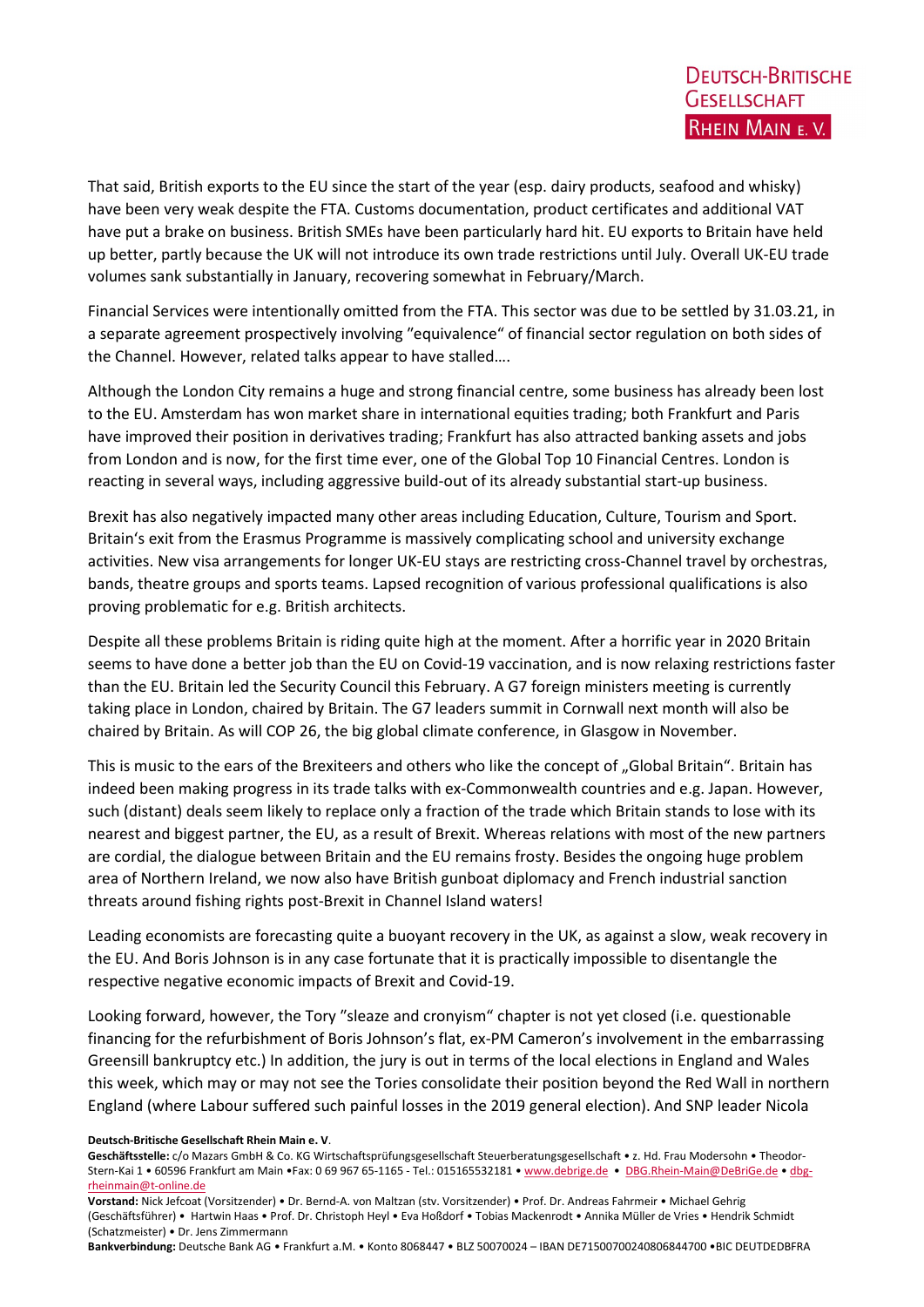Sturgeon will probably be returned to power in the Scottish parliament, albeit with a slimmer majority than that forecast a few weeks ago. So further conflict around possible Scottish independence (or, at least, greater regional power and funding) is more or less guaranteed for the coming months.

Things can change very quickly in politics. Life could again become much trickier for Boris Johnson before too long.

# DBG R-M Brexit Action

Your Board (especially your Chairman) was again active on Brexit, although less so than in previous years, as Covid-19 severely impacted event schedules at all organisations and societies. Here is a list of our activities in 2020:

-30.01.20: interview on Radio FFH

-31.01.20: I was invited to a meeting in Wiesbaden at which Lucia Puttrich, Hessen's Minister of European and Federal Affairs, thanked various parties (Frankfurter Wirtschaftsförderung, FrankfurtRheinMainGmbH, Hessen Trade & Invest and DBG R-M!) for their contributions towards positioning Hessen for Brexit -31.01.20: interview on NTV

-02.02.20: "Cafe Europa" (a "Pulse of Europe" series) in Darmstadt with Yasmine Schritt, Head of the Brexit Team at the Hessische Staatskanzlei, and others on "Brexit nach dem Brexit"

-02.02.20: I attended a "Very British" concert of music (including Elgar's ″Land of Hope and Glory") in Ingelheim

-07.02.20: Michael Gehrig, Hendrik Schmidt and I attended a British Chamber of Commerce Germany, Rhein-Main (″BCCG") event where Lord Kinnoul, Chair of the EU Committee at the House of Lords and Jens Zimmermann discussed Brexit latest developments and prospects

-07.02.20: I joined a BCCG dinner with Lord Kinnoul

Several other physical events around Brexit scheduled for the second quarter of 2020, including a further panel discussion in cooperation with the Evangelische Akademie Frankfurt, were cancelled.

We attended numerous webinars and online discussion panels on Brexit in the following months.

## DBG R-M events in 2020

- 20.02.20: Prof. Rüdiger Görner: "Über das Europäische in der Romantik", a physical talk in cooperation with the Goethe-Museum (Freies Deutsches Hochstift) Frankfurt
- 23.04.20: Prof. John Barton: ″History of the Bible"; he had to cancel his trip but sent us some text instead
- 28.05.20: Prof. Vernon Bogdanor: ″Never Closer Union?"; he also sent us some text
- 03.06.20: Robbie Bulloch, British Embassy, Berlin, and Jens Zimmermann, in our first Zoom event, on the subject of "German-British relations after Corona"
- 24.09.20: John Kampfner: online introduction of his new book "Why the Germans Do it Better"
- 22.10.20: Prof. Roberta Guerrina on "Gender ideologies from Brexit to Covid-19"
- 05.11.20: David McAllister, MEP, on the "Current state of EU-UK negotiations"

Deutsch-Britische Gesellschaft Rhein Main e. V.

Vorstand: Nick Jefcoat (Vorsitzender) • Dr. Bernd-A. von Maltzan (stv. Vorsitzender) • Prof. Dr. Andreas Fahrmeir • Michael Gehrig (Geschäftsführer) • Hartwin Haas • Prof. Dr. Christoph Heyl • Eva Hoßdorf • Tobias Mackenrodt • Annika Müller de Vries • Hendrik Schmidt (Schatzmeister) • Dr. Jens Zimmermann

Geschäftsstelle: c/o Mazars GmbH & Co. KG Wirtschaftsprüfungsgesellschaft Steuerberatungsgesellschaft • z. Hd. Frau Modersohn • Theodor-Stern-Kai 1 • 60596 Frankfurt am Main •Fax: 0 69 967 65-1165 - Tel.: 015165532181 • www.debrige.de • DBG.Rhein-Main@DeBriGe.de • dbgrheinmain@t-online.de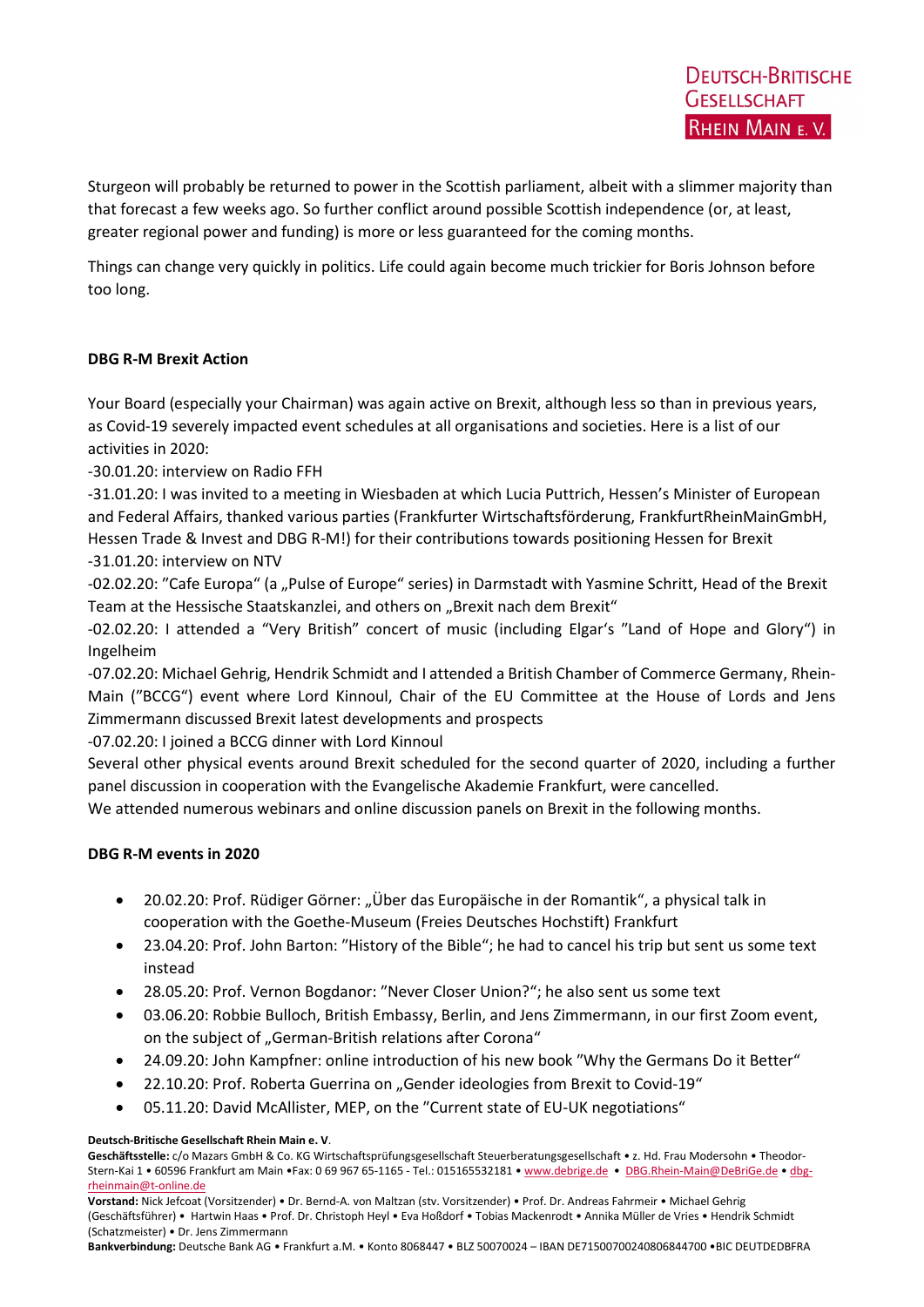- 26.11.20: Prof. Mary Evans on ″Age and Memory"
- 17.12.20: Alison and Jo Rippier with a literature reading/performance.
- $\bullet$

## In addition, DBG Berlin invited DBG R-M Members to attend the following online events:

- 29.06.20: Dr. Mary Murphy and Lisa C. Whitten on ″The Future of the Island of Ireland"
- 16.07.20: Opening session of the 60th Young Königswinter Conference
- 26.08.20: Prof. Andreas Busch: ″A-Levels Fiasko in GB"

## Other event highlights:

- 08.02.20: Hendrik Schmidt and I attended a very enjoyable Burns Supper organised by BCCG
- 21.02.20: my wife and I attended a performance of ″The Effect" at the English Theatre, with other guests of the British Honorary Consul including the British Ambassador and his wife
- 26.02.20: I joined a mutual update over dinner of the Frankfurter Wirtschaftsbotschafter
- 03.09.20: Michael Gehrig and I attended a farewell dinner at Villa Bonn arranged by the British Honorary Consul for the outgoing British Ambassador Berlin and his wife.

## DBG R-M events so far and further scheduled in 2021

- 21.01.21: ″Short History of English Literature" book presentation by Prof. Christoph Heyl
- 25.02.21: ″Never Closer Union" by Prof. Vernon Bogdanor (arranged by Nichola Hayton)
- 24.03.21: "German composers in English-speaking lands" by Paul Griffiths (arranged and chaired by Dr. Jünemann)
- 22.04.21: "Cognitive Framing" by Prof. Viktor Mayer-Schönberger
- 20.05.21: ″Shakespeare's tragedies and why they might be the greatest literature ever penned" by Paul Stebbings (arranged by Nichola Hayton)
- 24.06.21: Brief online event to celebrate the 70th Anniversary of the DBG Rhein-Main e.V. and its forerunner, Die Deutsch-Englische Gesellschaft Landesgruppe Rhein-Main, (details to follow). Thereafter: a reading by Prof. Rüdiger Görner from his new novel to be published in mid-June
- 16.09.21: ″Hitler's Escape from the Bunker: Conspiracy Theories and Political Fantasies?" by Sir Richard Evans (arranged by Nichola Hayton)
- 14.10.21: Institute for Government details and info on new book will follow, by Hannah White
- 18.11.21: ″Religion in crisis?" by Prof. John Barton
- 16.12.21: "Casanova" a reading by Dr. Jo Rippier and Mike Marklove OR ″Sinking giggling into the sea? The history of the music hall and British comedy" by Dr. Michael Raab (if an onsite meeting is possible then)

Cooperation on events between DBG R-M, DBG Berlin and other DBG "chapters" is working very well.

Deutsch-Britische Gesellschaft Rhein Main e. V.

Geschäftsstelle: c/o Mazars GmbH & Co. KG Wirtschaftsprüfungsgesellschaft Steuerberatungsgesellschaft • z. Hd. Frau Modersohn • Theodor-Stern-Kai 1 • 60596 Frankfurt am Main •Fax: 0 69 967 65-1165 - Tel.: 015165532181 • www.debrige.de • DBG.Rhein-Main@DeBriGe.de • dbgrheinmain@t-online.de

Vorstand: Nick Jefcoat (Vorsitzender) • Dr. Bernd-A. von Maltzan (stv. Vorsitzender) • Prof. Dr. Andreas Fahrmeir • Michael Gehrig (Geschäftsführer) • Hartwin Haas • Prof. Dr. Christoph Heyl • Eva Hoßdorf • Tobias Mackenrodt • Annika Müller de Vries • Hendrik Schmidt (Schatzmeister) • Dr. Jens Zimmermann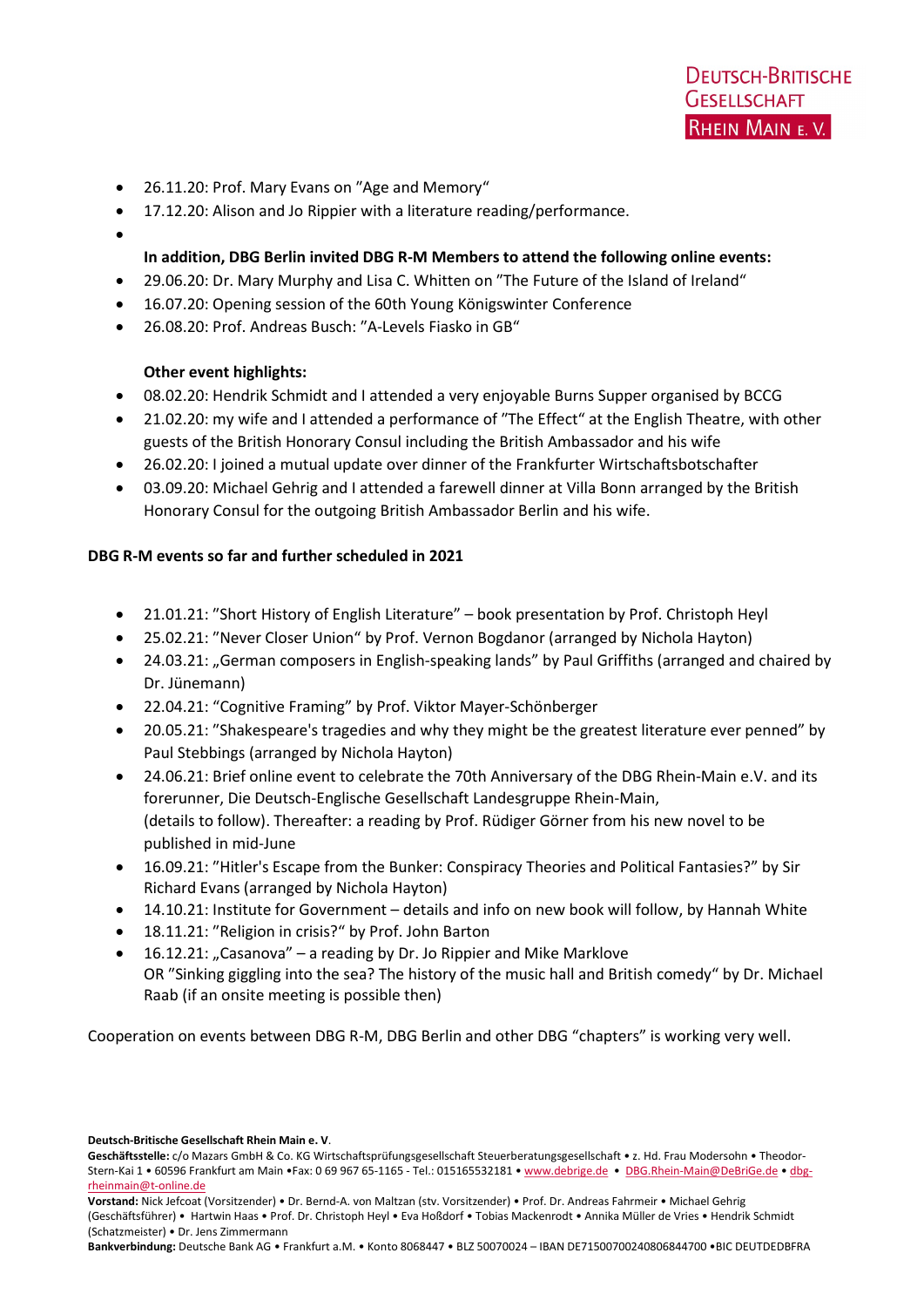#### Königswinter Conferences

- In July 2020 the Young Conference was held online
- The main Conference took place in hybrid form on 24-25.09.20
- The 2020 Economic and Defence Conferences unfortunately had to be cancelled
- In 2021 both the main Conference and the Young Conference will be held in June, format and locations subject to Covid-19 developments in the meantime. Plans for the Economic or Defence Conferences have not yet been published.

The Königswinter conferences were launched initially in the 1950s and are undoubtedly one of the key achievements of the Deutsch-Britische Gesellschaft. We can all be proud of this. I am confident that Königswinter and the DBG can and should play an increasingly important role in German-UK relations post-Brexit.

#### DBG-Netzwerktreffen

The Netzwerktreffen of the regional groups or "chapters" of the DBG took place online on 10.10.20. It was useful to meet and compare notes with colleagues from inter alia Berlin, Bonn, Düsseldorf, Göttingen, Heidelberg and München. We agreed to intensify cooperation by means of better communication and resource-sharing. From now on we will meet online on a quarterly basis. At the first online meeting in 2021 we discussed the DBG's possibly expanded mission and role after the end of the Brexit Transition Period, and how best to work with Social Media going forward.

## Cooperation with other organisations and societies

To help gain new Members, find and share good speakers, organise joint events and generally ″spread the word" about the Deutsch-Britische Gesellschaft, we have maintained our cooperation with:

- Young Königswinter Alumni
- BCCG
- Oxbridge Stammtisch
- FrankRheinMain Circle
- We also continue to support the International Stammtisch. Michael Gehrig recently introduced an online II event with Bruder Paulus of the Kapuzinerkloster, in cooperation with the Frankfurt School of Finance and Management
- British German Association, London: DBG Berlin has arranged with Chairman Peter Barnes a series of joint online events, to which DBG R-M will be invited
- Frankfurter Wirtschaftsbotschafter: Covid-19 has limited the activities of this group, in which I am the member for the UK. There will be future opportunities for cooperation between FW, with its entrepreneurial individuals from e.g. India, Japan, Russia, Turkey, the USA etc, and the DBG.

Deutsch-Britische Gesellschaft Rhein Main e. V.

Geschäftsstelle: c/o Mazars GmbH & Co. KG Wirtschaftsprüfungsgesellschaft Steuerberatungsgesellschaft • z. Hd. Frau Modersohn • Theodor-Stern-Kai 1 • 60596 Frankfurt am Main •Fax: 0 69 967 65-1165 - Tel.: 015165532181 • www.debrige.de • DBG.Rhein-Main@DeBriGe.de • dbgrheinmain@t-online.de

Vorstand: Nick Jefcoat (Vorsitzender) • Dr. Bernd-A. von Maltzan (stv. Vorsitzender) • Prof. Dr. Andreas Fahrmeir • Michael Gehrig (Geschäftsführer) • Hartwin Haas • Prof. Dr. Christoph Heyl • Eva Hoßdorf • Tobias Mackenrodt • Annika Müller de Vries • Hendrik Schmidt (Schatzmeister) • Dr. Jens Zimmermann